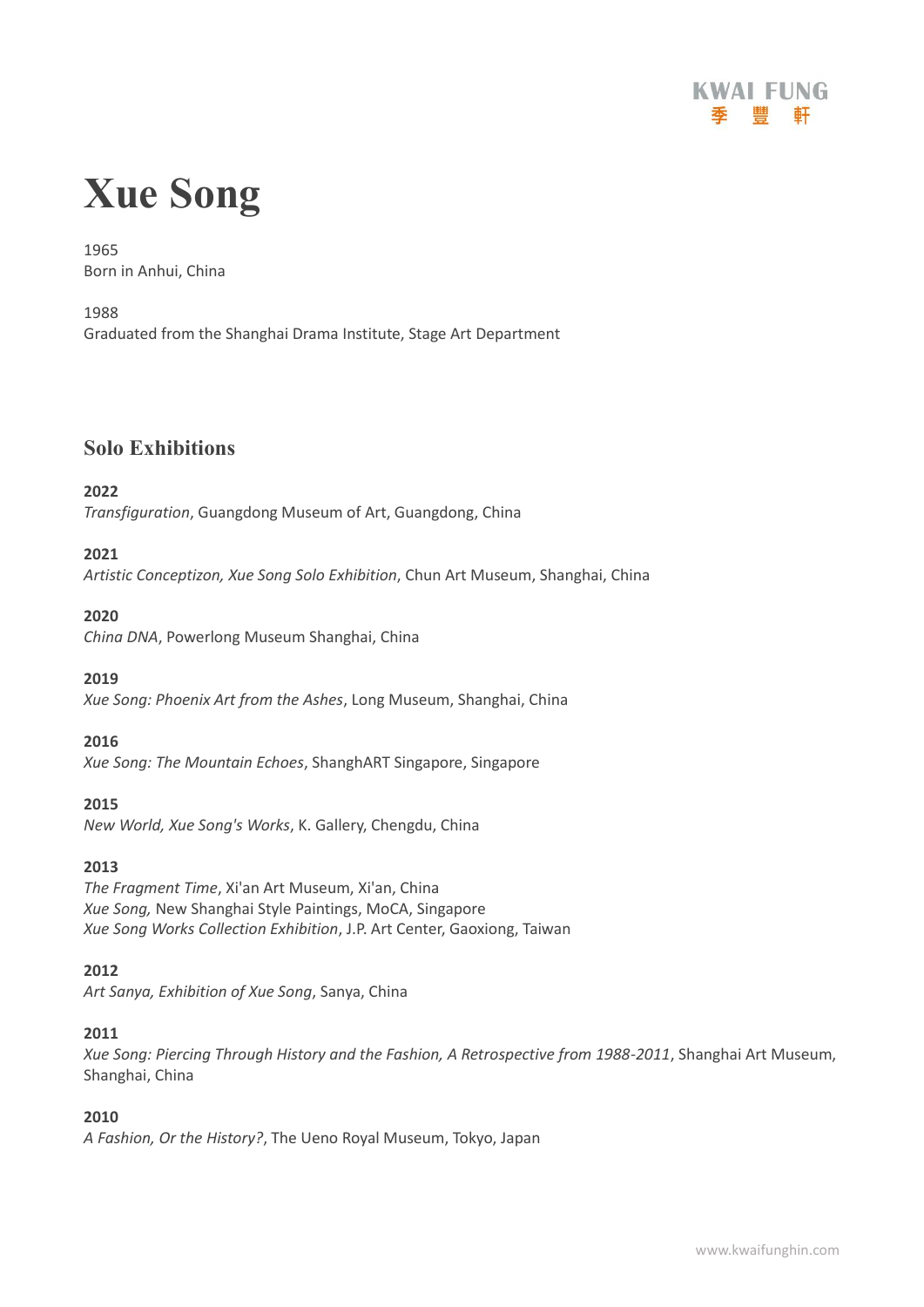

#### **2009**

*To Review is to Learn Something New: Xue Song Solo Exhibition*, ShanghART 796 Huaihai Road, Shanghai, China

*Looking Back: Deconstruction Classics, Xue Song Portfolio*, Shanghai Art Museum, Shanghai, China

#### **2008**

*Xue Song: A Tale of Modern Time,* Kwai Fung Hin Art Gallery, Hong Kong, China *Xue Song Solo Exhibition,* Chinese Contemporary Art Gallery, New York, U.S.A.

#### **2007**

*Xue Song Solo Exhibition,* ArtChina, Hamburg, Germany *Xue Song, 2007 Solo Exhibition*, Chen Linghui Contemporary Space, Beijing, China

#### **2006**

*Xue Song*, Refined Nest Gallery, Shanghai, China *Xue Song Solo Exhibition*, ShanghART Main Space, Shanghai, China *Xue Song Solo Exhibition*, Dimensions Art Center, Beijing, China

#### **2005**

*Xue Song Solo Exhibition*, Chinese Contemporary Gallery, London, U.K.

#### **2003**

*The Scenery and Fashion of Today, Xue Song 2003 New Works*, ShanghART Fuxing Park, Shanghai, China *Xue Song Solo Exhibition*, Media Center of Audi, Shanghai, China *Xue Song*, Gallery du Monde, Hong Kong, China *Xue Song*, Walsh Gallery, Chicago, U.S.A

#### **2002**

*Ver Da Ga, Xue Song 2002 Fashion Series*, ShanghART Fuxing Park, Shanghai, China

#### **2001**

*Xue Song*, Galerie du Monde, Hong Kong, China *Xue Song Solo Show*, Chinese Contemporary Art Gallery, London, U.K.

#### **2000**

*Standing on the Shoulder of Giants, Xue Song's New Works*, ShanghART Fuxing Park, Shanghai, China

#### **1999**

*Xue Song*, Chinese Contemporary, London, U.K. *Xue Song, Art 50*, Cosco Building/Novotel Atlantis Hotel, Shanghai, China

#### **1997**

*Paintings by Xue Song*, Gallery du Monde, Hong Kong, China *Xue Song*, Gallery Ilse Lommel, Leverkusen, Germany

#### **1996**

*Xue Song Solo Exhibition*, Shanghai Art Museum, Shanghai, China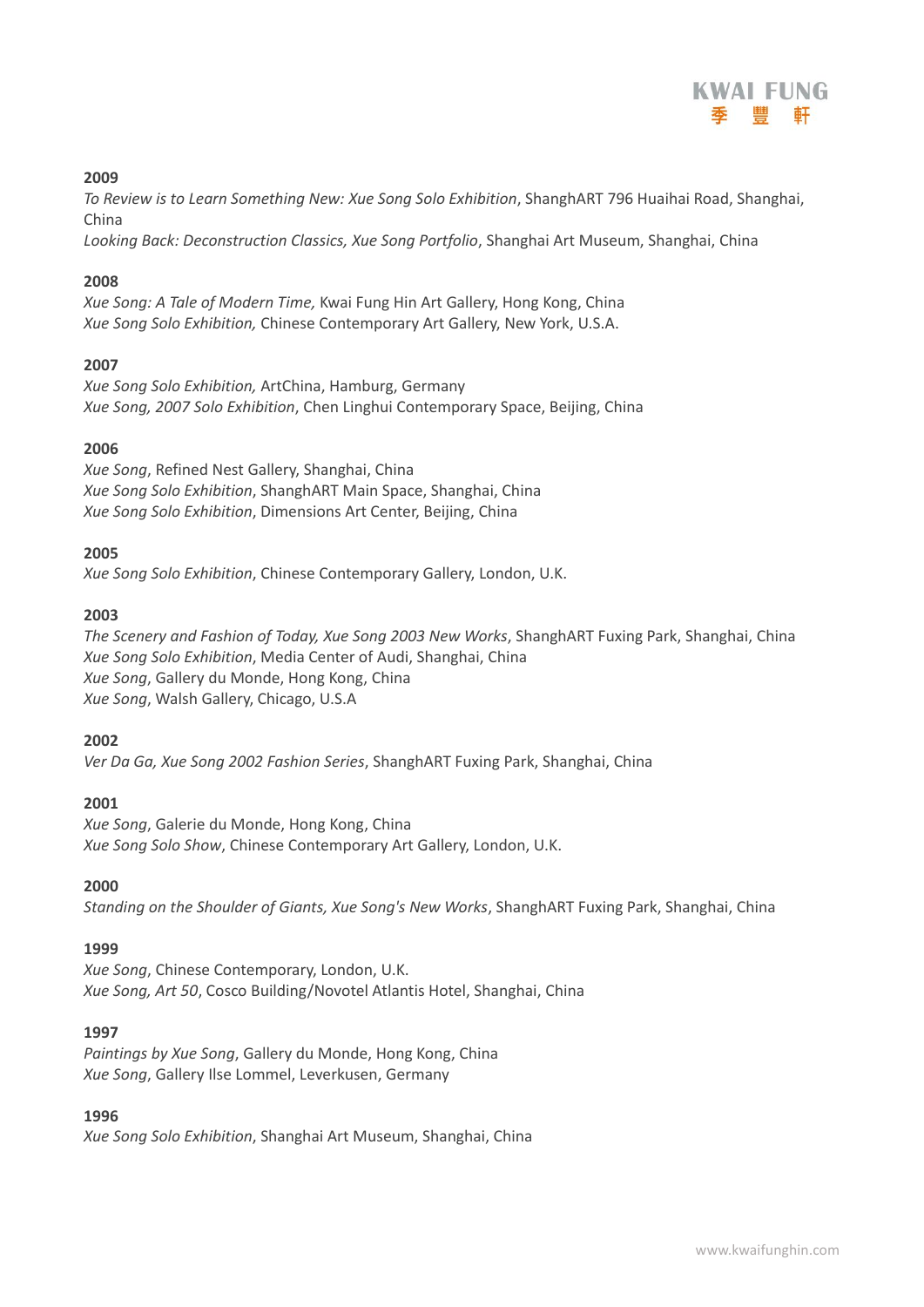

**1992** *Paintings by Xue Song*, British Embassy, Beijing, China

# **Group Exhibitions**

#### **2022**

*Merriment in Symbols*, Space & Gallery Association, Shanghai, China

#### **2021**

*Pop! Pop! A New Realism: Local Responses to Globalization*, Guangdong, China *The Journey Begins: From H853 to Contemporary Art Joint Exhibition*, Humarish Club Opening, Macau, China *From the Mundane World: Inaugural Exhibition of He Art Museum,* He Museum, Guangdong, China

#### **2020**

*Psychedelic Urban Landscape and Abstraction*, Shanghai MingyYuan Museum, Shanghai, China *In the Name of Flower*, Pearl Art Museum, Shanghai, China

#### **2019**

*Summer Wind Flirts among Words*, ShanghART, Shanghai, China *Daybreak,* The Barn Contemporary Art Space, Shenzhen, China *Side Lanes,* ShanghART, Shanghai, China

#### **2018**

*Reshaping of Experience, Half Image*, Shanghai, China *Sense of Paper - Melting Point,* L+ Space, Shanghai, China

#### **2017**

*Osmosis Symbiosis*, Art Museum of SPSI, Shanghai, China *The Reason Why Classic Is,* Artron Art Center, Shenzhen, China *Mass Energy 1862 HBC Contemporary Art Exhibition*, Shipyard 1862, Shanghai, China *From Pop Art to New Media*, ShanghART Singapore, Singapore

#### **2016**

*The Uncertain, or the Shelved...,* ShanghART H-Space, Shanghai, China *The Uncertain, or the Shelved...,* ShanghART Main Space, Shanghai, China *An Art Banquet, Shanghai Contemporary Artists' Painting and Sculpture Exhibition*, Chun Art Museum, Shanghai, China *Sense & Sensibility*, 10 Contemporary Artists, ZART Center, Shanghai, China

#### **2015**

*City Vision, 2015 Shanghai Artists' Works Exhibition*, Cloud Art Center, Shanghai, China *Art Historical Flashbacks - Another Path in Chinese Contemporary Art Museum*, Elion Art Gallery, Beijing, China

*Eight Views of Taiwan - Loftyart Gallery Reopening Exhibition*, Loftyart Gallery, Taiwan *Calligraphic Time and Space: Abstract Art in China,* Power Station of Art, Shanghai, China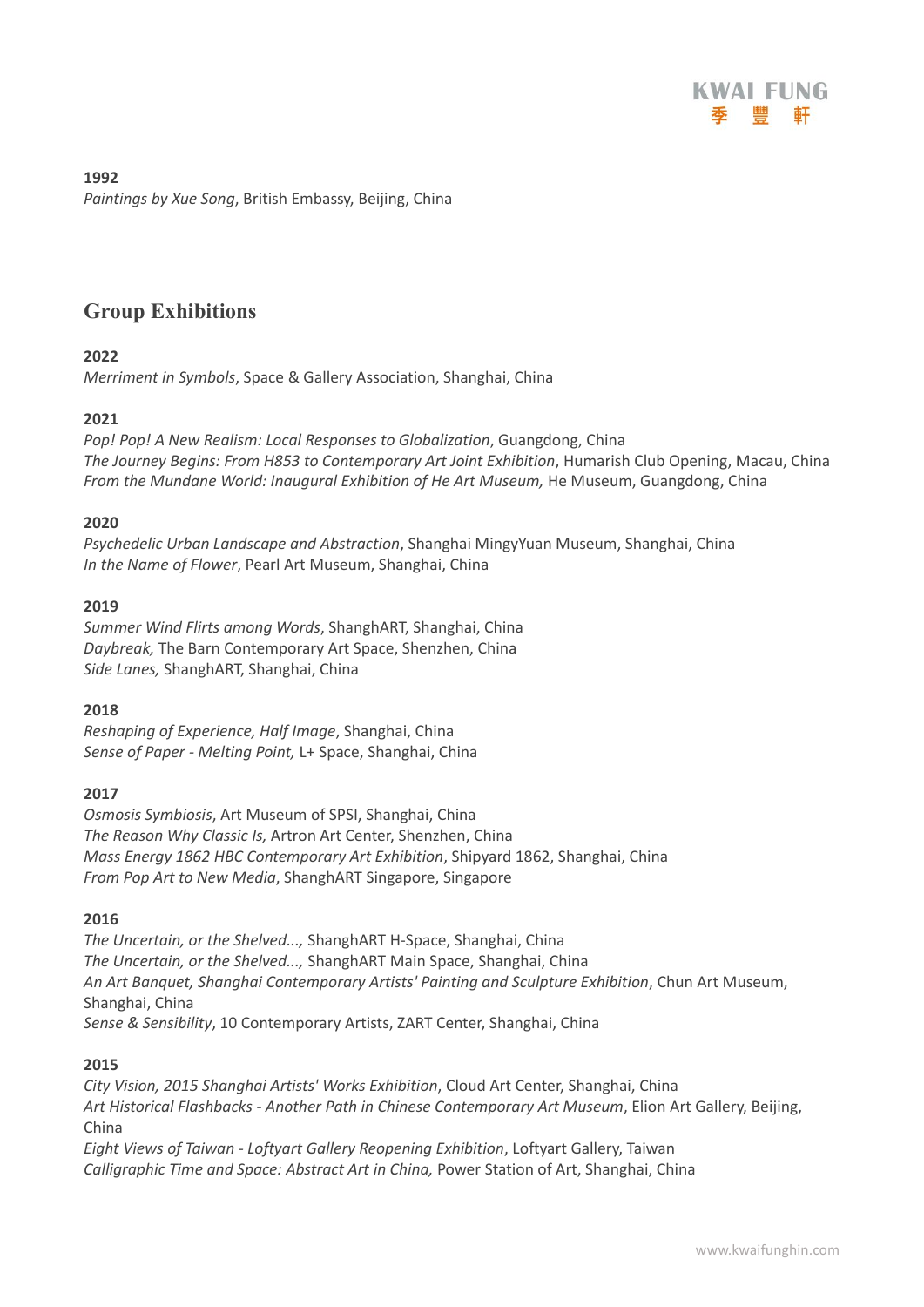

*Harmony and Transition—Reflecting Chinese Landscapes*, Marta Herford Art Museum, Herford, Germany *Paper,* ShanghART Singapore, Singapore *Opening Exhibition LinGang Art Museum*, LinGang Art Museum, Shanghai, China

*The System of Objects*, Minsheng Art Museum, Shanghai, China *China Pop: Xue Song & Wei Guangqing*, Pacific Heritage Museum, San Francisco, U.S.A *Open Minds - Works On Paper 2015*, K Gallery, Chengdu, China *A Tale of Two Cities, The Annual Exhibition of Contemporary Painting,* Shanghai, China Duolun Museum of Modern Art, Shanghai, China *Blend In,* Ningbo Art Museum, Ningbo, China

#### **2014**

*Secret Signs - Calligraphy in Chinese Contemporary Art*, Deichtorhallen Art Museum, Hamburg, Germany *1960*, Springs Center Art, Beijing, China

*The First Xinjiang International Art Biennial of China,* Xinjiang International Exhibition Center, Xinjiang, China *New Cultural Identity - Exhibition of Chinese Contemporary Art*, Chinese Cultural Center of Sydney, Sydney

#### **2013**

*Ethics as the DNA Art - The Ninth Florence Biennial,* Fortezza da Basso Exhibition Center, Florence, Italy *Prose - Chinese Character: The Impression of Chinese Character Art*, Today Art Museum, Beijing, China *Portrait of the Times, 30 Years of Chinese Contemporary Art*, Power Station of Art, Shanghai, China *Transformation*, Other Gallery, Shanghai, China

*Non Visual*, Upto Art Space, Shanghai, China

*Beijing – Bucharest, New Sights in Chinese Contemporary Art*, Muzeul Național de Artă Contemporană, Romania

*Foundational Work II,* ShanghART H-Space, Shanghai, China

*Art 500*, Halcyon Gallery, Shanghai, China

*Foundational Work*, ShanghART H-Space, Shanghai, China

#### **2012**

*Images and Words: Since Magritte Era,* The National Art Museum of China, Beijing, China *Re-History, Chinese Contemporary Art Invitation Exhibition*, Hubei Museum of Art, Wuhan, China *Cultural Shanghai- A Return Oriented Towards the Future*, 2012 Shanghai Gallery Alliance, Shanghai, China *Vision, Chinese Contemporary Art Exhibition*, Z-Art Center, Shanghai, China

*Memory for River's South, Chinese Contemporary Art Exhibition,* Pan Shanghai Art Center, Shanghai, China *Taste of the East, Masterpieces of Chinese Art, How Art Museum Collection Exhibition*, Shanghai Art Museum, Shanghai, China

*Nature Attitude, 2012 Chinese Artists for Wildlife Conservation Moving Exhibition*, Chongqing, Beijing, Shanghai, China

#### **2011**

*Contemporary Art Exhibition Documentation Project II:" Let's Talk about Money-1st International Fax Art Exhibition in Shanghai 1996",* ShanghART Taopu, Shanghai *Far Away Beauty Lingers*, Other Gallery, Shanghai *China Dream*, Red Gate Gallery, Beijing *A Pile of Passion*, ShanghART Main Space, Shanghai

#### **2010**

*Made in Popland*, National Museum of Contemporary Art, Korea *Prose, Chinese Character, The Impression of Chinese Character Art*, Today Art Museum, Beijing, China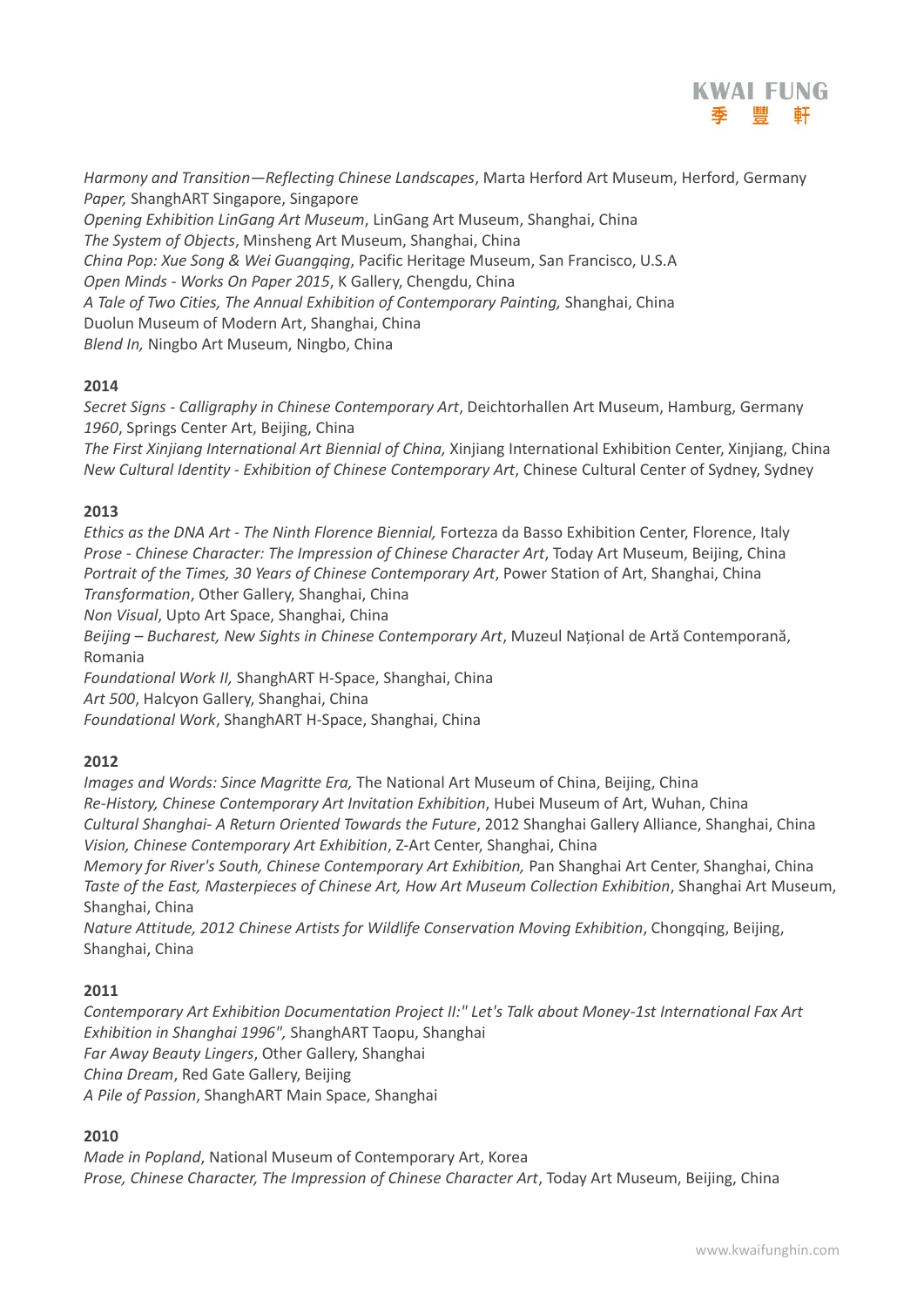

*Photo Exhibition of Contemporary Artists*, Today Art Museum, Beijing, China *New Landscape Ink Painting in Motion*, Leisure Art Gallery, Taipei, Taiwan

#### **2009**

*Beijing - Havana, China contemporary Exhibition,* Cuba Museo Nacional de Bellas Artes, Havana, Cuba *In the 1980s - Wen Pulin Archive of Chinese Avant-garde Art Exhibition*, Duolun Museum of Modern Art, Shanghai, China

*Fan Ceremony*, Fine Arts Literature Art Centre, Wuhan, China

*Normality, 2009 Art Works Show*, New Space of Fine Arts Literature Art Center, Wuhan, China *On Paper,* Group Show of ShanghART Artists, ShanghART, Shanghai, China

*Retrospect and Exploration, Collection Exhibition from Fine Arts Literature Art Center,* Hubei Province Art Museum, Wuhan, China

*Fan Ceremony, Works on Paper*, Yard Gallery, Shanghai, China

*Beyond Words*, Yan Club Arts Center, Beijing, China

*Another Scene, Artists' Projects, Concepts and Ideas*, ShanghART H-Space, Shanghai, China

#### **2008**

*Lovely Blossoms and Full moon*, YUZ Collection of Chinese Contemporary Art, YUZ Museum, Darmawangsa Square unit 31-33, The City Walk, JI. Darmawangsa VI&IX, Jakarta, Indonesia

*Hypallage, The Post-Modern Mode of Chinese Contemporary Art*, Hua Art Museum, Shenzhen, Guangdong, China

*The World of Other's, A Contemporary Art Exhibition*, Museum of Contemporary Art, Shanghai, China *UWANTART: The New Signature in Art, Special Inaugural Exhibition · Volume Two*, UWANTART, Shanghai, China

*Beijing-Athens: Contemporary Art from China*, City of Athens, Technopolis, Greece *China New Vision, The Contemporary Collection of Shanghai Art Museum*, Centro Arte Moderna e

Contemporanea della Spezia, Italy

*Blackbridge 08' Contemporary Art Exhibition*, Art Gallery Blackbridge, Beijing, China *Masters, Exhibition for the 2nd Anniversary of Z-Art Center's Opening,* Z-Art Center, Shanghai, China *New Chinese Contemporary*, Melvin Art Museum, Florida, U.S.A.

#### **2007**

*Chinese Contemporary Socart*, Tretyakov Gallery, Moscow, Russia *The Seven Plateaus*, Ming Art Gallery, Beijing, China *Escape by Crafty Scheme, Salvation from Traditional and Revolutional Language*, Sifang Art Museum, Nanjing, China *Shanghai Carries On*, Bunkamura Gallery, Tokyo, Japan *Chinese Contemporary Sotsart*, The State Tretyakov Gallery, Moscow, Russia *Contemporary Present, Shanghai Wu Jiaochang 800 Art Space Opening Exhibition*, Wu Jiaochang 800 Art

Space, Shanghai, China

#### **2006**

*Z-art Center Opening Exhibition*, Z-art Center, Shanghai, China *An Autumn of Opportunism*, Art Museum of Fine Arts Literature Art Center, Wuhan, China *Reshaping Art 2006*, Liu Haisu Art Museum, Shanghai, China *Limitation and Freedom*, Art Center of 'Fine Arts Literature', Huhan, Hubei, China

#### **2005**

*Shanghai 9+1!, Getting to Know Suzhou Creek Artists,* Red Classic Art Museum, Nanjing, China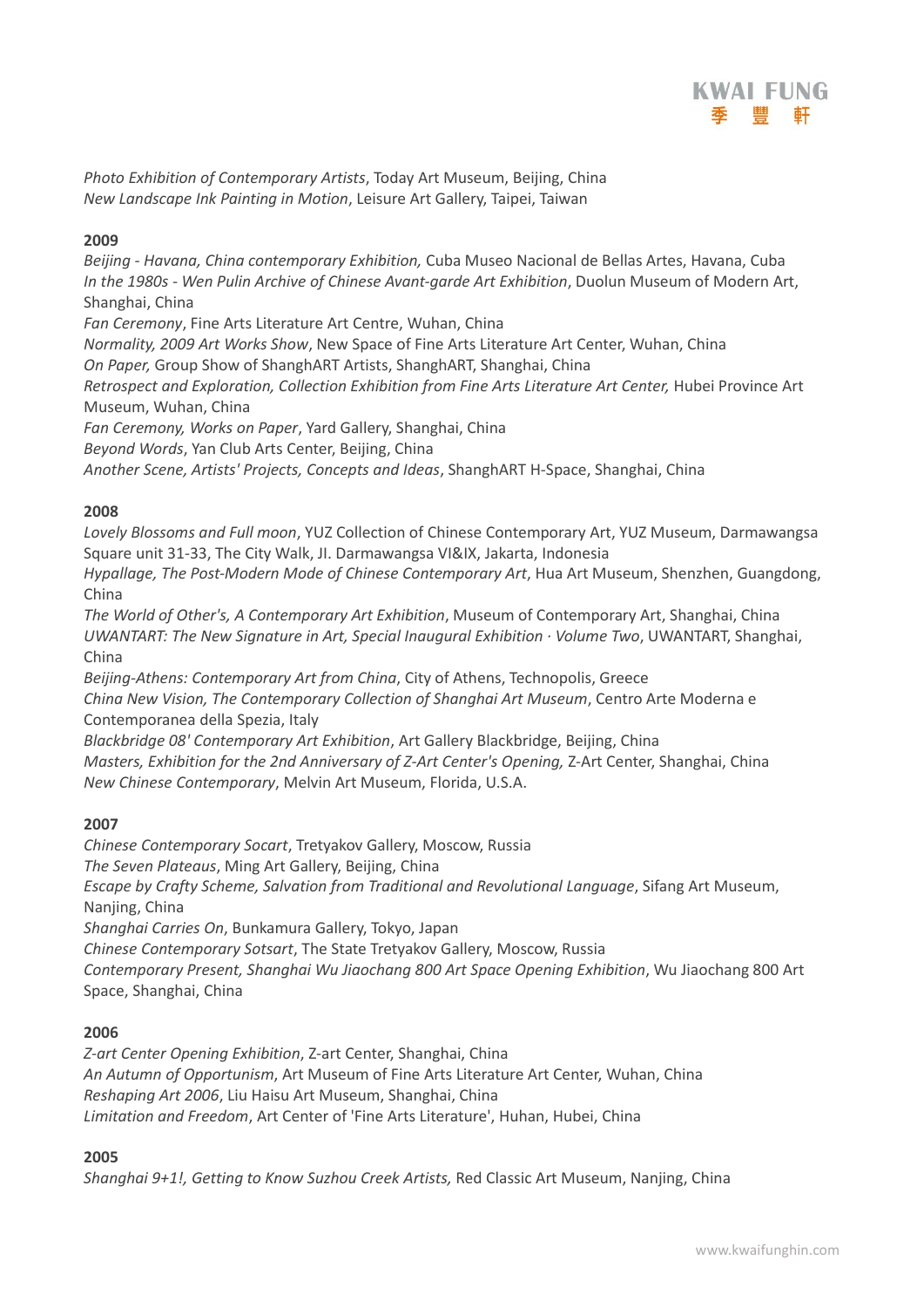

*Alien Illusion*, Shanghai Art Museum, Shanghai, China

*Mahjong, Contemporary Chinese Art from the Sigg Collection*, Kunstmuseum Bern, Bern, Switzerland *Awakening: La France Mandarine The French Influence on Chinese Art,* Chinese Art Museum, Beijing, China 85 Tribute 2005-1985, Duolun Museum of Modern Art, Shanghai, China *Orient*, Modern Art in China, Madrid, Spain

#### **2004**

*Dreaming of the Dragon's Nation, Contemporary Art from China*, IMMA (Irish Museum of Modern Art), Dublin, Ireland

*Awakening: La France Mandarine The French Influence on Chinese Art,* Shanghai, China *Shanghai Abstract Art*, Mingyuan Art Center, Shanghai, China

*Beyond Dimensional Space*, Duolun Museum of Modern Art, Shanghai, China

*Unrelated to Reality, Contemporary Chinese Art,* Liu Haisu Art Museum, Shanghai, China

#### **2003**

*Take a Seat*, Artsea Studio & Gallery, Shanghai, China

#### **2002**

*Quick Look!,* Shanghai Zhejiang Jiangsu Anhui Contemporary Art Exhibition, Consulate General of Switzerland, Shanghai, China

*Metaphysics 2002*, Shanghai Art Museum, Shanghai, China

*Chinart,* Museum Kuppersmuhle Sammlung Grothe, Germany; Museo Arts Contemporanea di Roma, Italy Wind aus Shanghai - Kunst der Gegenwart aus Shanghai at Architekur Centrum Post an Stephansplatz, Sortierhalle, Hamburg, Germany

*Ground Zero Material Art Invitational exhibition*, Han Shang Shan Art Centre, Shanghai and Art Museum of China Central Art Institute, Beijing, China

*Ost + West-China Contemporary Art Exhibition*, Kuenstlerhaus, Vienna, Austria

*Paris-Pekin, Chinese Contemporary Art Exhibition*, Espace Pierre Cardin, Paris, France

#### **2001**

*Initial Image*, Yibo Gallery, Shanghai, China *As Long as They Catch Mice...,* Munkeruphus Gallery, Mumkerphus, Denmark *Metaphysics 2001,* Shanghai Art Museum, Shanghai, China

#### **2000**

*Shanghai*, Walsh Gallery, Chicago, U.S.A. Futuro, Chinese Contemporary Art, Contemporary Art Centre, Macau, China *Transcending Boundaries,* MSU Art Gallery, Montclair State University, USA *Crossing Over,* Walsh Gallery, Chicago, U.S.A.

#### **1999**

*Fortune Global Forum, Contemporary Art Exhibition*, Jinmao Podium Bldg., Shanghai, China *China 46, Contemporary Chinese Art,* Shanghai; Taipei; Melbourne; Australia *New Idea of China Art Exhibition,* Shanghai, China *Towards Materialism and That Sort of Beauty,* Gallery of East China Normal University, Shanghai, China *BM99, Bienal da Maya*, Maya Art Center, Portugal

#### **1998**

*China! Touring Exhibition*, Haus der Kulturen der Welt, Berlin, Germany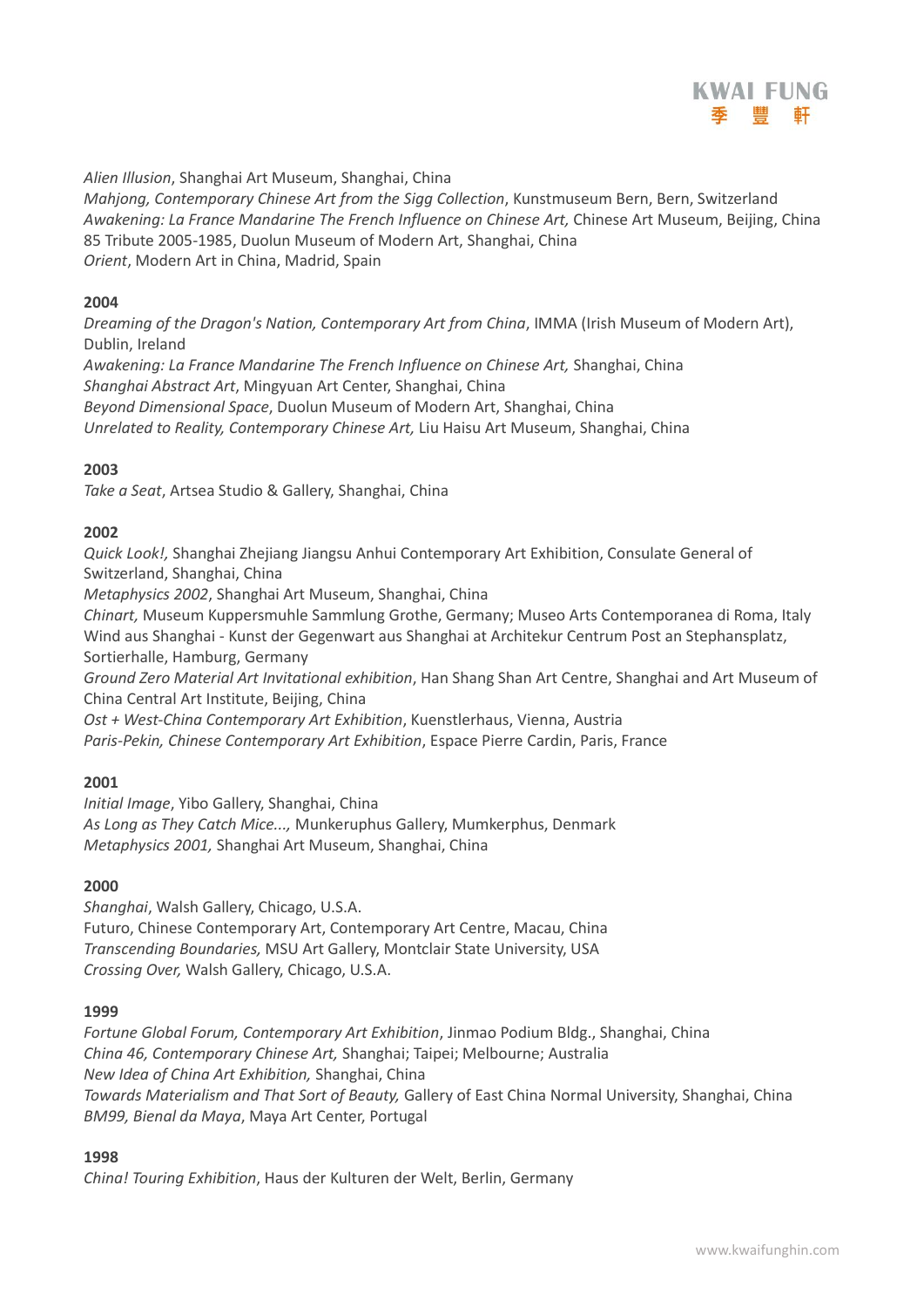

*Green Dog & Masters*, Chinese Contemporary, London, UK

#### **1997**

*China! Touring Exhibition of Modern Art*, Artist's House, Vienna, Austria; Charlottenburg Exhibition Centre, Copenhagen, Denmark; Zacheta Modern Art Mudrum, Warsaw, Poland *Dream of China, '97 Chinese Contemporary Art,* Yang Huang Art Museum, Beijing, China People's Life in Big City, Shanghai, China *One Country, Two Perspectives, Reunification 1997. Interpretations,* Hong Kong, China

#### **1996**

*Shanghai Fax: Let's Talk about Money*, International Fax Art Exhibition, Shanghai, China Huashan Professional School of Art Gallery, Shanghai, China *96' Chinese Modern Art Exhibition*, Beijing, China Beijing International Art Expo', Beijing International Exhibition Centre, Beijing, China *China!, Touring Exhibition*, Kunstmuseum Bonn, Germany

#### **1994**

*Annual Exhibition*, East China Normal University, Shanghai, China

#### **1993**

*The 4 th Shanghai Youth Grand Fine Arts Exhibition*, Shanghai Art Museum, Shanghai, China *Chinese Oil Paintings Biennale Exhibition,* National Art Museum of China, Beijing, China

#### **1988**

*The 2nd Shanghai Youth Grand Fine Arts Exhibition*, Shanghai Art Museum, Shanghai. China

#### **1987**

*Young Artists from Shanghai and Australia*, Armidale Art Museum, Australia

# **Notable Collections**

Bayer Material Science AG Asia Pacific, Hong Kong, China Bill & Melinda Gates Foundation, United States Central Ginza Museum, Tokyo, Japan Chanliu Art Museum, Taipei, Taiwan China Bank Regulatory Commission Shenzhen Office, Shenzhen, China City of Dreams, Macau, China Chongqing Art Gallery, Chongqing, China Deloitte, China Dow Jones & Company, United States Dr. Uli Sigg Collection, Switzerland Fondation Cartier pour l'Art contemporain, Paris, France JP Morgan, Asia Pacific Headquarters, Hong Kong, China Juming Museum, Taipei, Taiwan Kunst Museum Bonn, Germany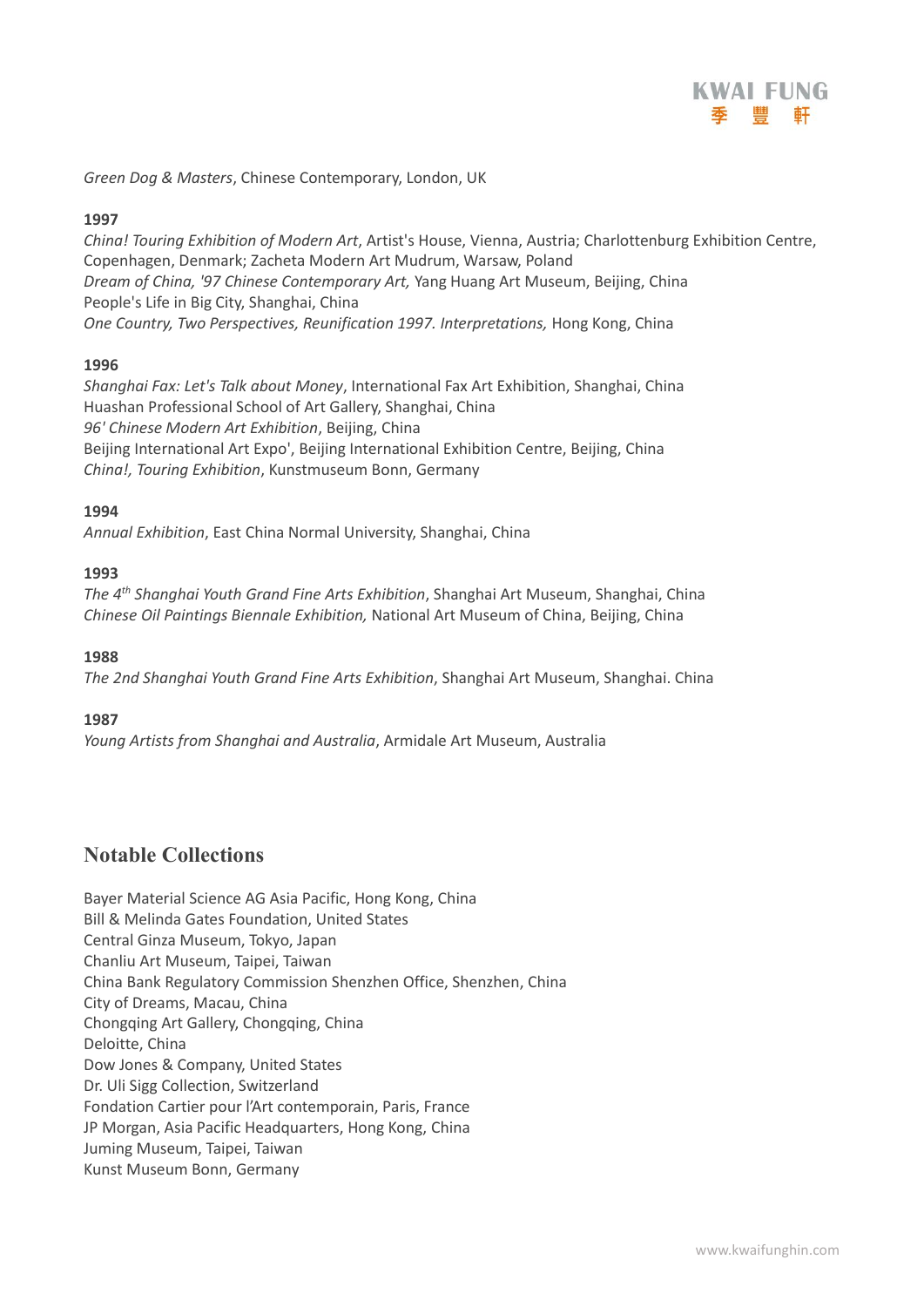Long Museum, Shanghai, China Langham Hotel Shanghai XinTianDi, Shanghai, China MGM Cotai, Macau, China Museum of Contemporary Art Chengdu, China Museum of Fine Arts, Boston, United States M+ Museum, Hong Kong, China Nanjing Sifang Art Museum, China National Art Museum of China, Beijing, China Nestle, Headquarters, Switzerland Sammlung Goetz Museum, Munich, Germany Shanghai Art Museum, Shanghai, China Shanghai Onehome Hotel, How Art Museum, China Shanghai Wanda Region on the Bund, China The Bank J. Safra Sarasin Ltd., Hong Kong, China The Bank of East Asia, Hong Kong, China The Coca-Cola Company Asia Pacific, Shanghai, China The Goetz Collection, Munich, Germany The Guy & Myriam Ullens Foundation, Switzerland The Westin Yilan Resort, Taipei, Taiwan The Westin Yilan Resort, Yilan, Taiwan UBS, Hong Kong, China University of Southern California Pacific Asia Museum, Los Angeles, United States W Hotel, Hong Kong, China Wuhan Art Museum, Wuhan, China Xi'an Museum, Xi'an, China Yuz Museum, Shanghai, China

**KWAI FUNG** 季 豐 軒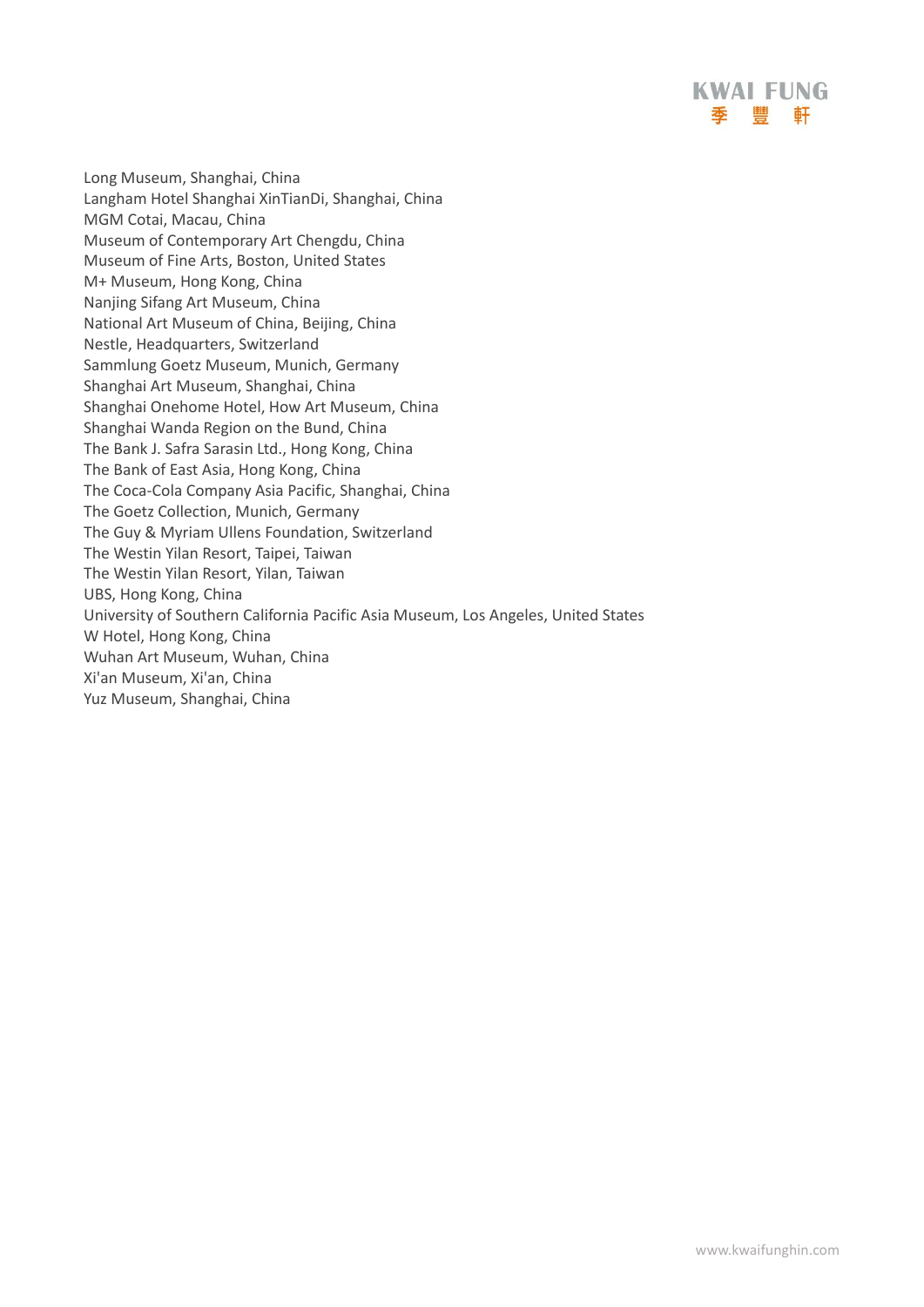

# **薛 松**

1965 出生於中國安徽

#### 1988

畢業於上海戲劇學院舞台美術系

# **個展**

#### **2022**

「變像」,廣東美術館,廣東,中國

#### **2021**

「境—薛松作品展」, 春美術館, 上海, 中國

**2020**

「中國 DNA」,寶龍美術館,上海,中國

#### **2019**

「薛松作品展:涅槃」,龍美術館,上海,中國

#### **2016**

「薛松個展:開門見山」,香格納新加坡,新加坡

**2015** 

「新世界—薛松作品展」, K 空間, 成都, 中國

#### **2013**

「碎片時代」,西安美術館,西安,中國 「薛松 · 新海派繪畫」, 新加坡當代美術館, 新加坡 「薛松作品收藏展」,琢璞藝術中心,高雄,台灣

#### **2012**

「三亞藝術季薛松作品展」,三亞,中國

#### **2011**

「薛松·穿越歷史與時尚—1988-2011 回顧展」, 上海美術館, 上海, 中國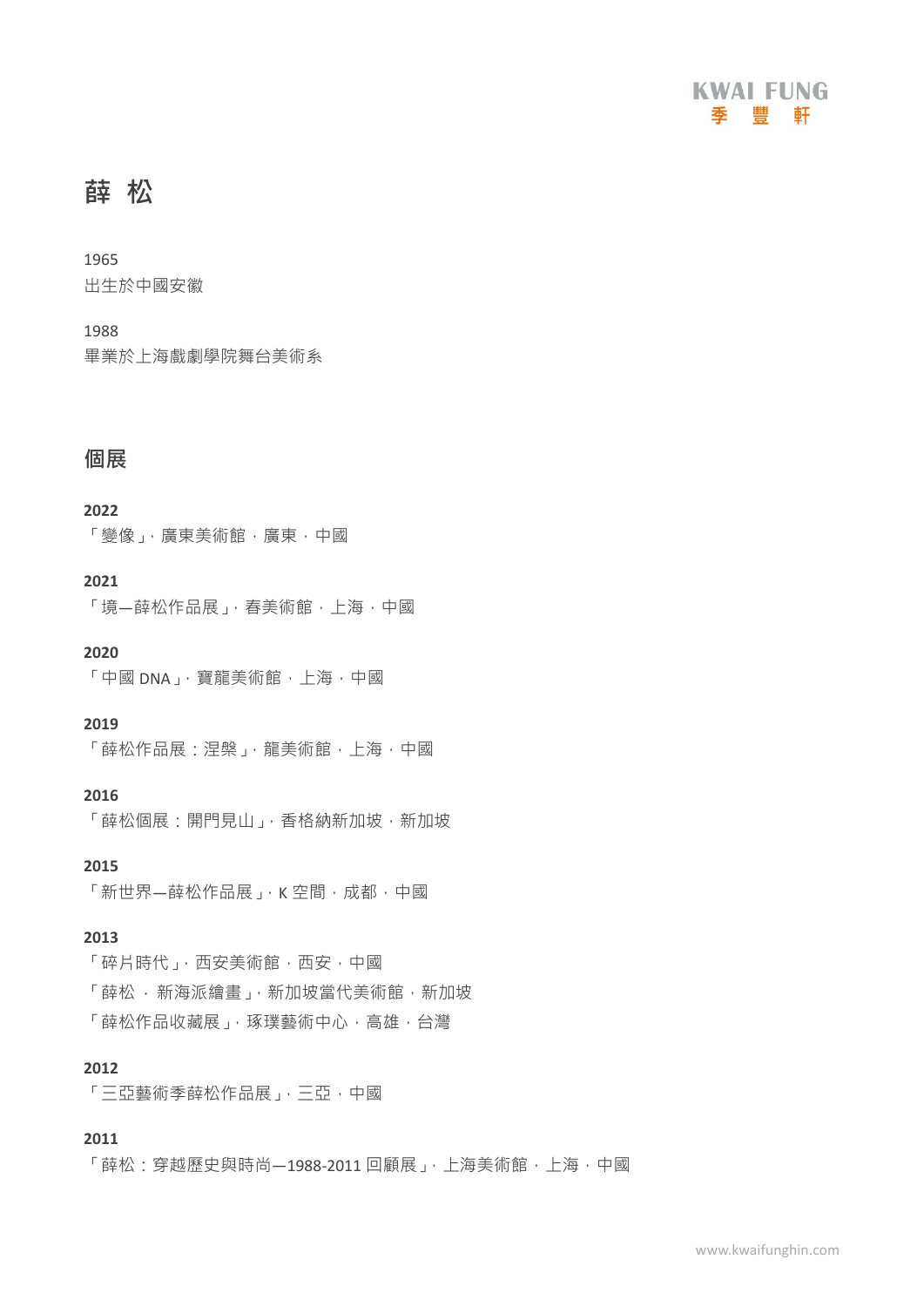

#### **2010**

「是時尚,還是歷史?」,上野之森美術館,東京,日本

#### **2009**

「溫故而知新—薛松個展」,香格納淮海路 796 號, 上海, 中國 「回首: 解構經典–薛松作品展」, 上海美術館, 上海, 中國

#### **2008**

「薛松: 世說新語」,季豐軒,香港,中國 「薛松個展」,中國當代書廊,紐約,美國

#### **2007**

「薛松個展」, ArtChina, 漢堡, 德國 「薛松,2007個展」,陳綾蕙當代空間,北京,中國

#### **2006**

「薛松個展」,香格納主空間,上海,中國 「薛松」,雅巢畫廊,上海,中國 「薛松個展」,帝門藝術中心,北京,中國

#### **2005**

「薛松個展」,中國當代畫廊,倫敦,英國

#### **2003**

「今日的風景與時尚—薛松新作」,香格納復興公園,上海,中國 「薛松作品展」,奧迪媒體中心,上海,中國 「薛松個展」,世界畫廊,香港,中國 「薛松個展」, WALSH 書廊, 芝加哥, 美國

#### **2002**

「不搭界—薛松 2002」, 香格納復興公園, 上海, 中國

#### **2001**

「薛松」,世界畫廊,香港,中國 「薛松個展」,當代中國畫廊,倫敦,英國

#### **2000**

「站在巨人的肩膀上—薛松新作品展」,香格納復興公園,上海,中國

#### **1999**

「薛松作品展」,當代中國書廊,倫敦,英國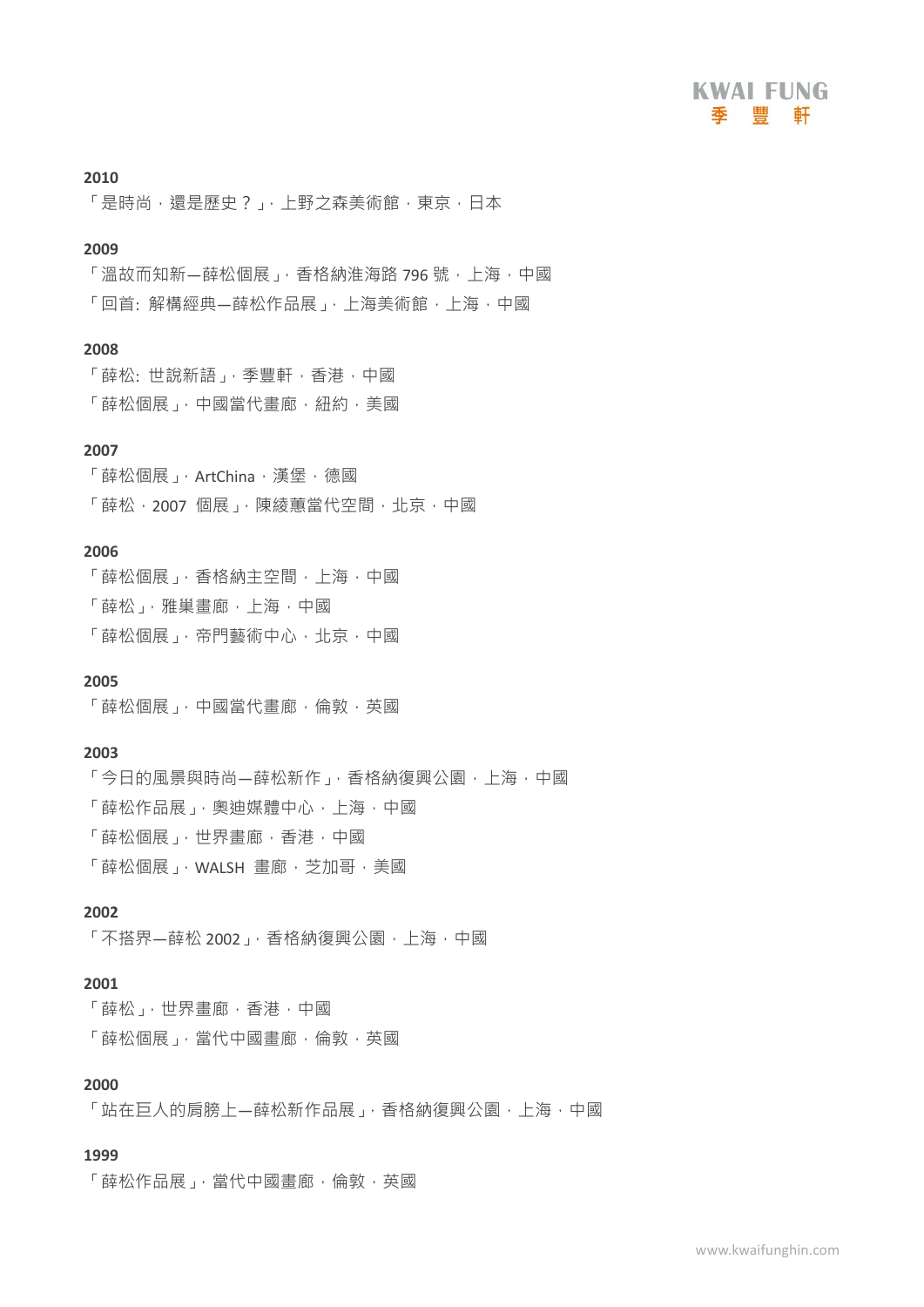「薛松—藝術 50」, COSCO BUILDING/NOVOTEL ATLANTIS 酒店, 上海, 中國

#### **1997**

「薛松作品展」,世界畫廊,香港,中國

「薛松作品展」,羅夢書廊,萊沃庫森,德國

#### **1996**

「薛松個人畫展」,上海美術館,上海,中國

#### **1992**

「薛松書展」,英國大使館,北京,中國

# **群展**

#### **2022**

「恒舞酣歌」, SGA 滬申書廊, 上海, 中國

#### **2021**

「流行!波普!一種新現實主義:全球化的地方回應」, 廣東,中國

「從 H853 出發—中國當代藝術家聯展」, Humarish Club 書廊開幕,澳門,中國

「世間風物—和美術館開館大展」,和美術館,廣東,中國

#### **2020**

「致幻—都市景觀與抽象藝術」,上海明圓美術館,上海,中國 「以花之名」, 明珠美術館, 上海, 中國

#### **2019**

「夏風惹來一堆字」,香格納,上海,中國 「拂曉」, 穀倉當代藝術空間, 深圳, 中國

「輔路」,香格納,上海,中國

#### **2018**

「重塑經驗」,半張圖藝術館,上海,中國 「紙感·熔點」,雅巢空間,上海,中國

#### **2017**

「共生互滲」,上海油畫雕塑院美術館,上海,中國 「之所以為經典」,雅昌藝術中心,深圳,中國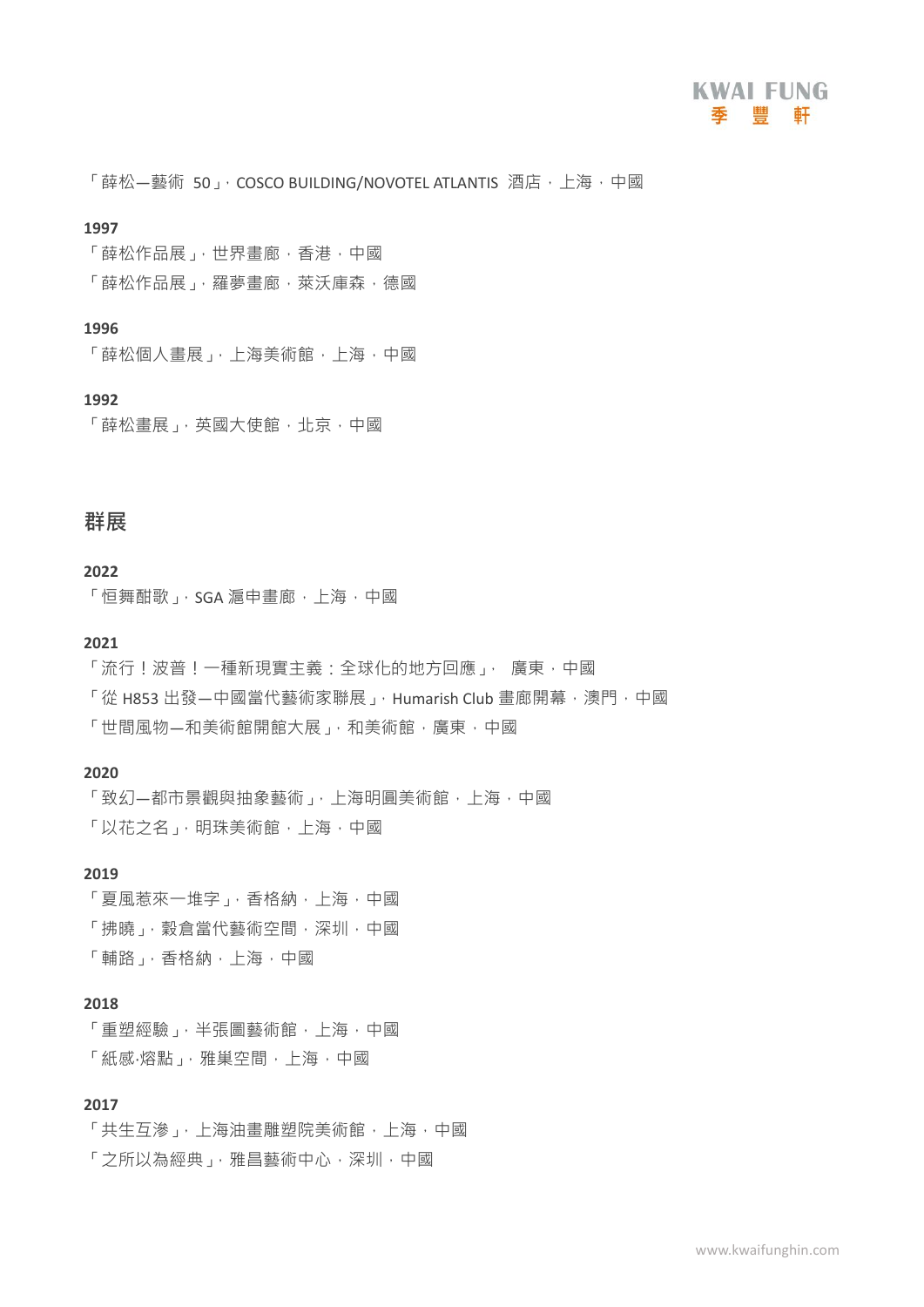「當量 1862·HBC 當代藝術展」, 船廠 1862, 上海, 中國 「從波普到新媒體」,香格納新加坡,新加坡

#### **2016**

- 「不確定的,或者被擱置的——」,香格納 H 空間, 上海, 中國
- 「不確定的,或者被擱置的——」,香格納主空間,上海,中國
- 「宴飲藝會—上海當代藝術家繪畫雕塑小件作品展」,春美術館,上海,中國

「理智與情感—當代藝術十人展」,張汀當代藝術館,上海,中國

#### **2015**

「城市目光—2015 上海藝術家作品邀請展」,雲藝術中心,上海,中國 「倒敘的美術史—中國當代藝術的另一種線索」,億利藝術館,北京,中國 「台灣八景—藝術創作計劃 2013 - 2015 」, 高十書廊, 台灣 「時空書寫:抽象藝術在中國」,上海當代藝術博物館,上海,中國 「和諧與演變—反思中國山水」, Marta Herford 美術館, 黑爾福德, 德國 「紙」,香格納新加坡,新加坡 「臨港當代美術館,」。「臨港當代美術館,上海,中國 「物體系」,民生現代美術館,上海,中國 「中國式波普: 薛松魏光慶作品展」,太平洋亞洲美術館,舊金山,美國 「智慧的開闊帶-2015 紙本作品展」, K 空間, 成都, 中國 「雙城記—當代繪畫年度展」,上海,中國 多倫現代美術館,上海,中國 「心與物游—圖像世界中的精神維度」,寧波美術館,寧波,中國

#### **2014**

「神秘字符—中國當代藝術中的書法」, 德國漢堡堤壩之門美術館, 漢堡, 德國

- 「1960」,泉空間,北京,中國
- 「新疆首屆國際藝術雙年展」,新疆國際會展中心,新疆,中國
- 「新文化身份—中國當代藝術展」,悉尼中國文化中心展覽廳,悉尼,澳大利亞

#### **2013**

- 「倫理作為藝術的 DNA —第九屆佛羅倫薩雙年展」, 佛羅倫薩展覽中心, 佛羅倫薩, 意大利
- 「意韻 漢字—漢字藝術印象 □ 今日美術館, 北京, 中國
- 「時代肖像—當代藝術 30年」,上海當代藝術博物館,上海,中國
- 「蛻變」,其他畫廊,上海,中國
- 「非視覺」,優上藝術空間,上海,中國
- 「北京—布加勒斯特, 中國當代藝術新景象」,當代國家美術館,羅馬尼亞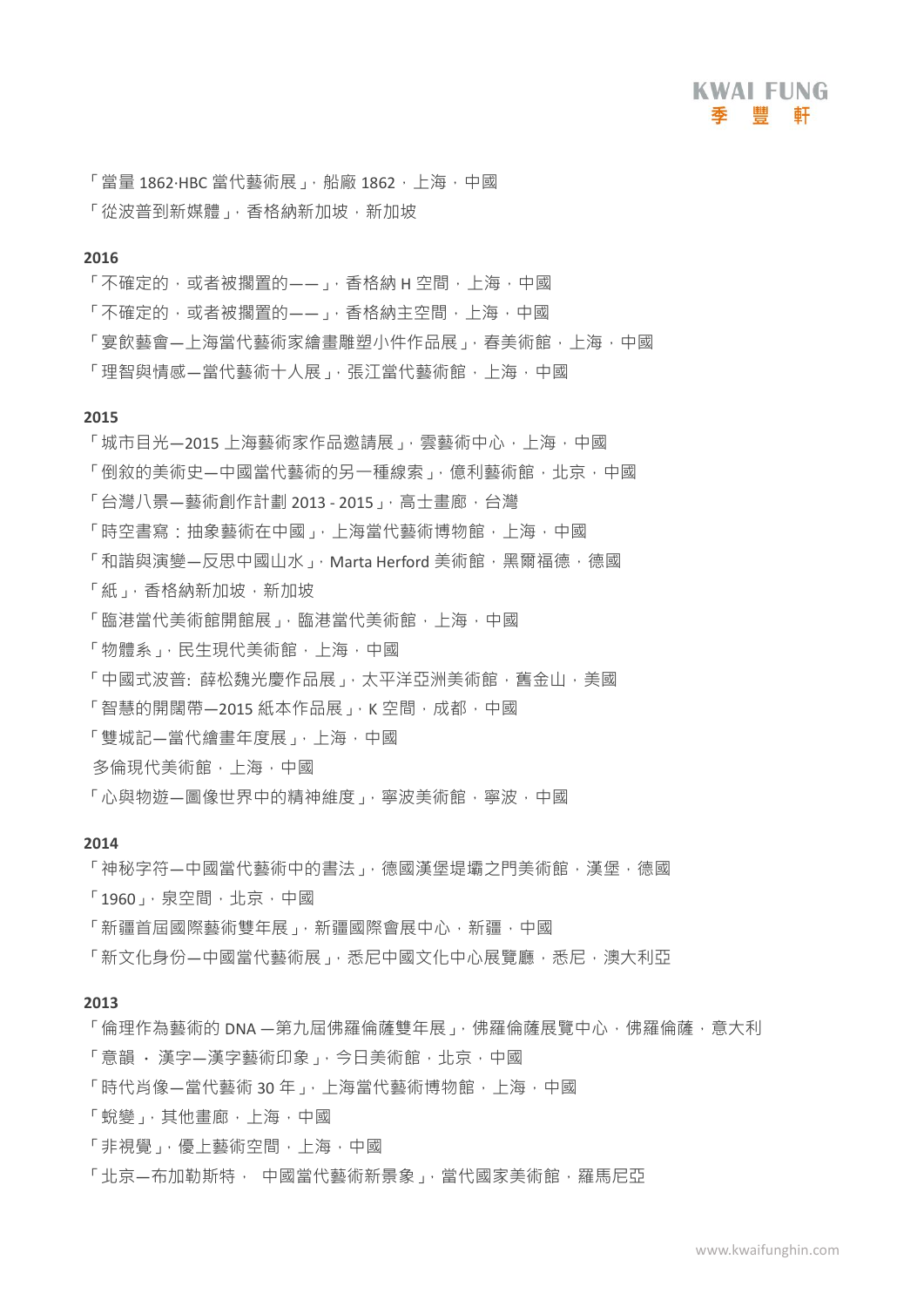

「基本工作 II」,香格納 H 空間,上海,中國

- 「藝術 500」,翡翠中國,上海,中國
- 「基本工作」,香格納 H 空間,上海,中國

#### **2012**

- 「圖與詞:馬格利特以來」,中國美術館,北京,中國
- 「再歷史一中國當代藝術邀請」,湖北美術館,武漢,中國
- 「文化上海—朝向未來的回歸」, 2012 上海書廊聯盟展,上海,中國
- 「視界—中國當代藝術激請展」,張汀當代藝術館,上海,中國
- 「憶江南—中國當代藝術展」,泛華藝術中心,上海,中國
- 「品藏東方—中國經典藝術展, 昊美術館收藏展」,上海藝術博物館,上海,中國
- 「善潤—自然的態度, 2012 中國藝術家環球野保行動主題巡展」,重慶,北京,上海,中國

#### **2011**

「當代藝術文獻個案之二:我們談談錢一上海首屆國際傳真藝術展 1996」, 香格納桃浦展庫, 上海, 中國

- 「很美的地方」,其他畫廊,上海,中國
- 「夢夢中中」, 浮世物語,紅門書廊,北京,中國
- 「一堆熱情」,香格納主空間,上海,中國

#### **2010**

- 「MADE IN POPLAND」,國立當代美術館,韓國
- 「意韻·漢字: 漢字藝術印象一首屆兩岸漢字藝術節主題展覽三」,今日美術館,北京,中國
- 「當代藝術家寫真展」,今日美術館,北京,中國
- 「新山水, 新水墨」,悠閒藝術空間,台北,台灣

#### **2009**

- 「北京-哈瓦那一中國當代藝術展」,哈瓦那的國家美術館,古巴
- 「1980年代溫普林中國前衛藝術檔案」,多倫現代美術館,上海,中國
- 「扇道」,美術文獻藝術中心,武漢,中國
- 「常態一 2009 年作品展」, 美術文獻藝術中心新空間, 武漢, 中國
- 「紙上一香格納藝術家群展」,香格納在淮海路 798, 上海, 中國
- 「回溯與探索一美術文獻藝術中心收藏展」,湖北省藝術館,武漢,中國
- 「扇道一紙上作品展」,雅巢畫廊,上海,中國
- 「無語」,仁藝術中心,北京,中國
- 「另一個現場一藝術的計劃、概念與想法」,香格納 H 空間, 上海, 中國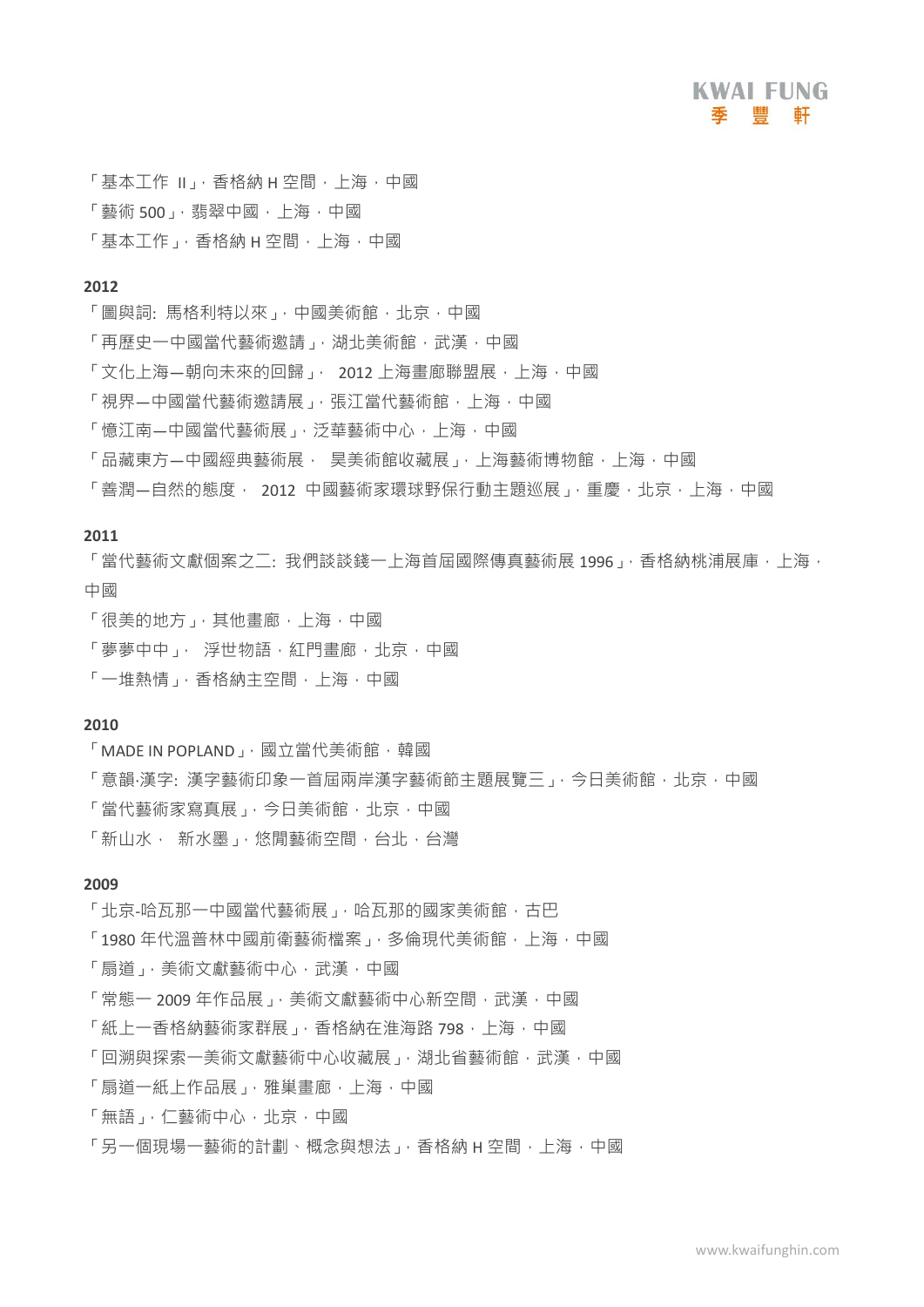#### **2008**

- 「花好月圓一余氏中國當代藝術典藏展」,余德耀美術館,雅加達,印尼
- 「移花接木一中國當代藝術中的後現代方式」,華.美術館,深圳,廣東,中國
- 「他人的世界一當代藝術展」,上海當代藝術館,上海,中國
- 「藝術中的新簽名一知己書廊特別開幕展‧第一回」,知己書廊,上海,中國
- 「北京雅典: 來自中國的當代藝術展」,希臘國家當代藝術中心,雅典,希臘
- 「中國新視覺一上海美術館的當代藝術收藏」, SPEZIA 當代美術館, 意大利
- 「北京黑橋 08' 當代藝術展」, 黑橋美術館, 北京, 中國
- 「大家一上海張汀當代藝術館兩週年藝術展」,張汀當代藝術館,上海,中國
- 「新中國當代藝術展」,佛羅里達州美術館,美國

#### **2007**

- 「中國當代社會藝術展」,俄羅斯國家美術館,俄羅斯
- 「十座高原當代藝術作品展」, Ming Art Gallery, 北京, 中國
- 「金蟬脫殼一從傳統和革命中的語言拯救」,四方當代美術館,南京,中國
- 「上海進行時」, 東急文化村書廊, 東京, 日本
- 「中國當代社會藝術展」, 特列恰克夫美術館, 莫斯科, 俄羅斯
- 「當代呈現一上海五角場 800 號藝術空間開幕激請展」, 五角場 800 號, 上海, 中國

#### **2006**

- 「張江當代藝術館開館展」,張江當代藝術館,上海,中國
- 「機會主義的秋天」,武漢美術文獻藝術中心,武漢,中國
- 「釋義進行時」,上海劉海粟美術館,上海,中國
- 「限制與自由」,《美術文獻》藝術中心,武漢,湖北,中國

#### **2005**

- 「上海 9+1!走近蘇州河藝術家」,紅色經典藝術館,南京,中國
- 「異形與幻象」,上海美術館,上海,中國
- 「麻將一希克的當代藝術收藏展」,伯爾尼美術館,伯爾尼,瑞士
- 「激醒一中法藝術的碰撞與融合」,中國美術館,北京,中國
- 「85 致敬 2005-1985」,多倫現代美術館,上海,中國
- 「東方一中國現代藝術」,馬德里,西班牙

#### **2004**

「龍族之夢一中國當代藝術展」,愛爾蘭現代美術館,都柏林,愛爾蘭 「激醒:中法藝術的碰撞與融合」,上海城市規劃展示館,上海,中國 「上海抽象」,明圓藝術中心,上海,中國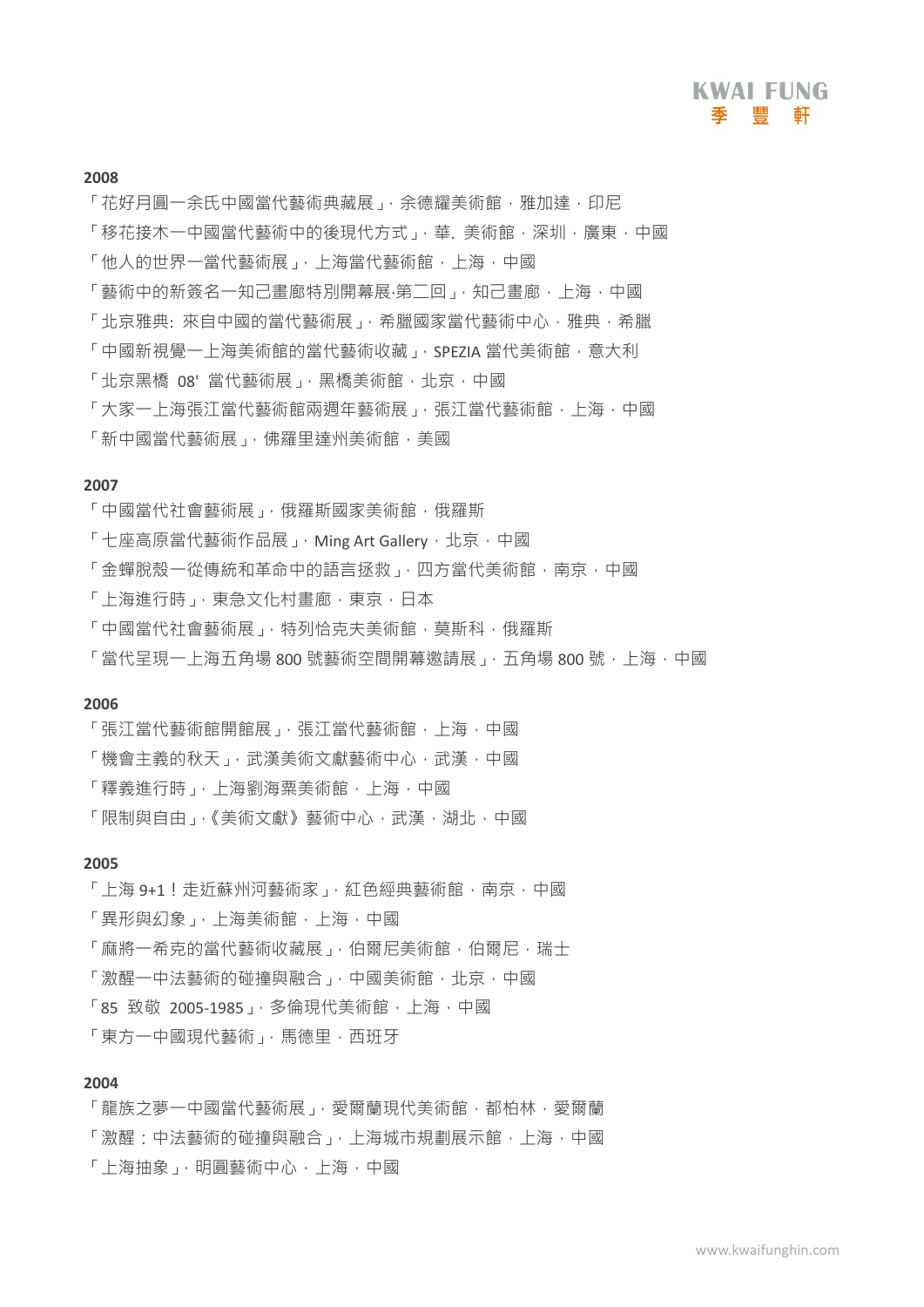「異度空間」,多倫現代美術館,上海,中國

「無關現實!當代藝術展」,劉海粟美術館,上海,中國

#### **2003**

「坐一下」,藝思畫廊,上海,中國

#### **2002**

- 「快看!上海浙江江蘇安徽現代藝術展」,瑞士駐滬總領事館,上海,中國
- 「形而上 2002」,上海美術館,上海,中國
- 「中國藝術」, MUSEUM KUPPERSMUHLE SAMMLUNG GROTHE, 德國; 羅馬當代藝術博物館, 意大利
- 「中國藝術作品展」,庫柏魔坊美術館,杜依斯堡,德國
- 「中國零點材料藝術展」, 海上山藝術中心, 上海; 中央美術學院美術館, 北京, 中國
- 「東+西-中國當代藝術展」,藝術家之家,維也納,奧地利
- 「巴黎-北京」, 中國當代藝術展,皮爾卡丹文化中心,巴黎,法國

#### **2001**

- 「最初的形象」,藝博畫廊,上海,中國
- 「能抓住老鼠的就是好貓」, MUNKERUPHUS 書廊, 丹麥
- 「行而上 2001 上海抽象藝術展」,上海美術館,上海,中國

#### **2000**

- $\lceil \frac{1}{2} \rceil$  2000」, WALSH 畫廊, 芝加哥, 美國
- 「FUTURO 一中國當代藝術展」,當代藝術中心, 澳門, 中國
- 「越界」,MSU 畫廊,蒙特克萊爾州立大學,美國
- 「超越」, WALSH 書廊, 芝加哥, 美國

#### **1999**

「99年世界財富論壇一當代藝術展」,上海金茂大廈,上海,中國

- 「中國 46 一中國當代藝術」,上海; 墨爾本; 台北; 澳大利亞
- 「中國新觀念藝術展」,上海,中國
- 「像唯物主義一樣美麗」,華東師範大學美術館,上海,中國
- 「BM99 一瑪雅國際藝術雙年展」,瑪雅市藝術中心,葡萄牙

#### **1998**

- 「中國!」巡展,柏林世界文化宮,柏林,德國
- 「Green Dog & Masters」, 中國當代藝術, 倫敦, 英國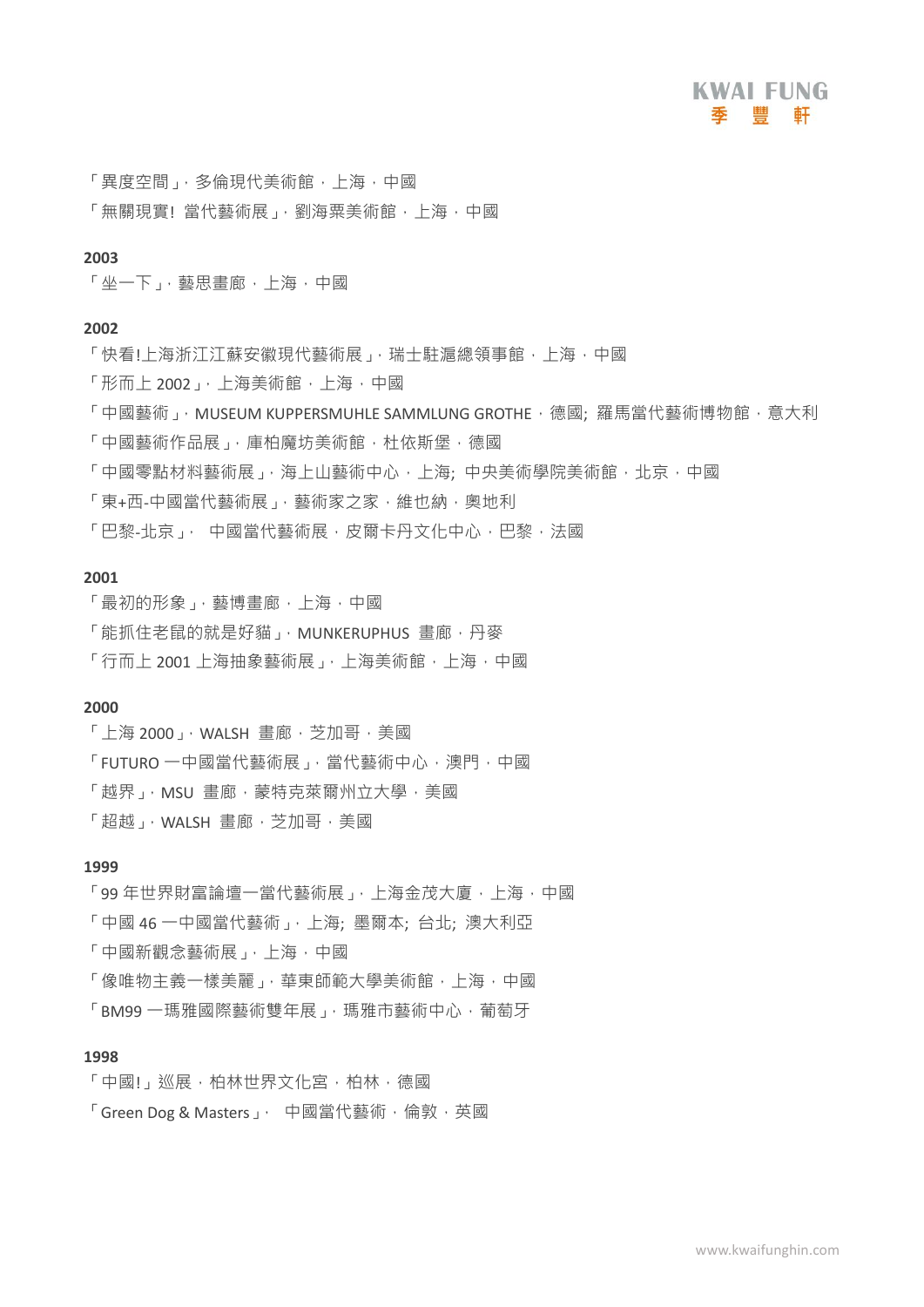#### **1997**

「中國!現代藝術展」巡展,藝術家之屋,維也納;丹麥哥本哈根斯展覽中心,哥本哈根:華沙現代 藝術館,華沙,波蘭

- 「中國之夢一 97 中國當代藝術」,炎黃藝術館,北京,中國
- 「都市人格 1997 藝術組合展」,上海 "一國兩制專題展",香港,中國

#### **1996**

- 「上海傳真:讓我們談談錢, 國際傳真藝術展」,華山美校書廊,上海,中國
- 「96 中國現代藝術展」,北京,中國
- 「北京國際藝術博覽會」,北京國際展覽中心,北京,中國
- 「中國!現代藝術展」, 巡迴展,波恩當代藝術博物館,德國

#### **1994**

「架上圖像展」,華東師範大學圖書館,上海,中國

#### **1993**

「上海市第四屆青年美術作品大展」,上海美術館,上海,中國 「中國油畫雙年展」,中國美術館,北京,中國

#### **1988**

「上海市第二屆青年美術作品大展」,上海美術館,上海,中國

#### **1987**

「上海-澳大利亞青年交流書展」, 阿米代爾美術館, 澳大利亞

### **收藏**

德國拜耳亞太總部,中國香港 比爾·蓋茨藝術基金會,美國 中央銀座美術館,日本東京 中國銀行業監督管理委員會深圳監管局,中國深圳 長流美術館,台灣台北 道鍾斯,美國 烏利·希克收藏,瑞士